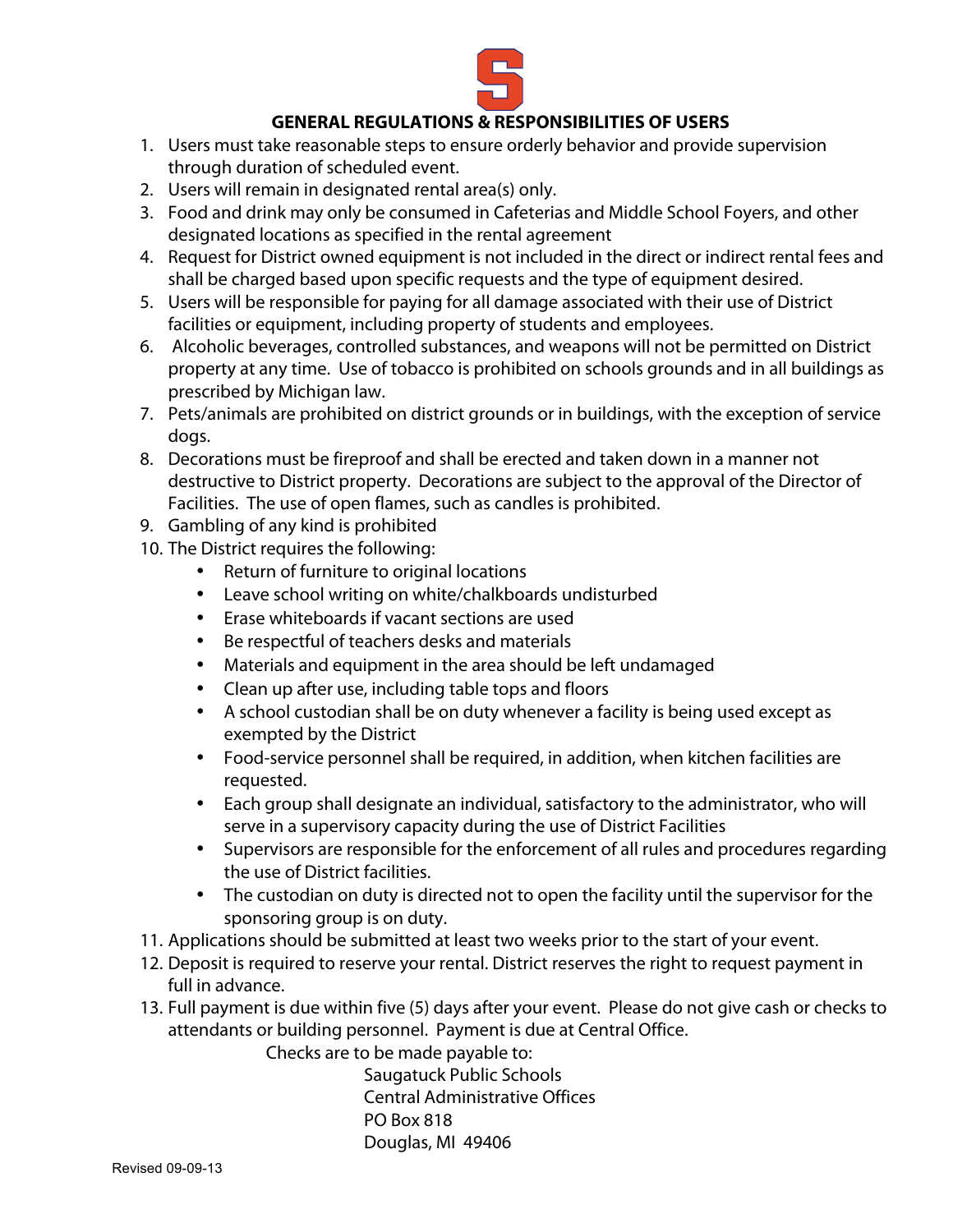

## FEE ARRANGEMENTS AND PRIORITIES

### **A. Category 1**: **School Affiliated Groups**

School-affiliated groups are defined as those whose activities directly relate to the District. **Fees for Category 1**

For occasional use during usual hours of operation, no charges will be assessed. When custodial personnel are not normally on duty, the customary overtime costs for labor shall apply.

Charges for these groups will be limited to costs incurred for extraordinary activities involving prolonged set-up, use and clean –up, and special services associated with major District wide activities. In such cases, fees will be mutually determined between the requesting parties and school administration.

## **B. Category 2: School-Community Groups**

Community groups, defined as those providing educational, recreational, and cultural activities administered by the Board, either solely or jointly, will be granted second priority to available space and facilities.

#### **Fees for Category 2**

(SAME AS CATEGORY 1)

Fees for regularly scheduled, long-term or sustained use will be made based on negotiated settlements between the parties, developed from the direct and indirect costs incurred by the District.

In addition, requests for permits for extraordinary activities involving prolonged set-ups, use and clean-up, and/or special services shall require an additional negotiated fee.

# **C. Category 3 : Community Nonprofit Groups**

Community nonprofit groups are defined as governmental agencies; groups primarily comprised of District residents providing civic, educational, recreational or cultural activities and staffed by volunteers. Such community non- profit groups will be issued permits for space and facility on a third priority basis.

#### **Fees for Category 3**

(SAME AS CATEGORY 2)

# D. **Category 4: Private, Nonprofit Groups**

Private, nonprofit groups, defined as those primarily comprised of District residents who are requesting solitary, occasional or regularly scheduled use for an activity with educational, cultural, religious, or charitable goals, will be assigned fourth priority of available spaces. Where extraordinary user requirements or services are required, permits will not be granted to Category 4 users. Permits for designated facilities, varsity fields, gyms, music rooms, and computer rooms will not be granted to Category 4 users.

Fees for Category 4: All direct and indirect costs will be determined based upon the attached fee schedule.